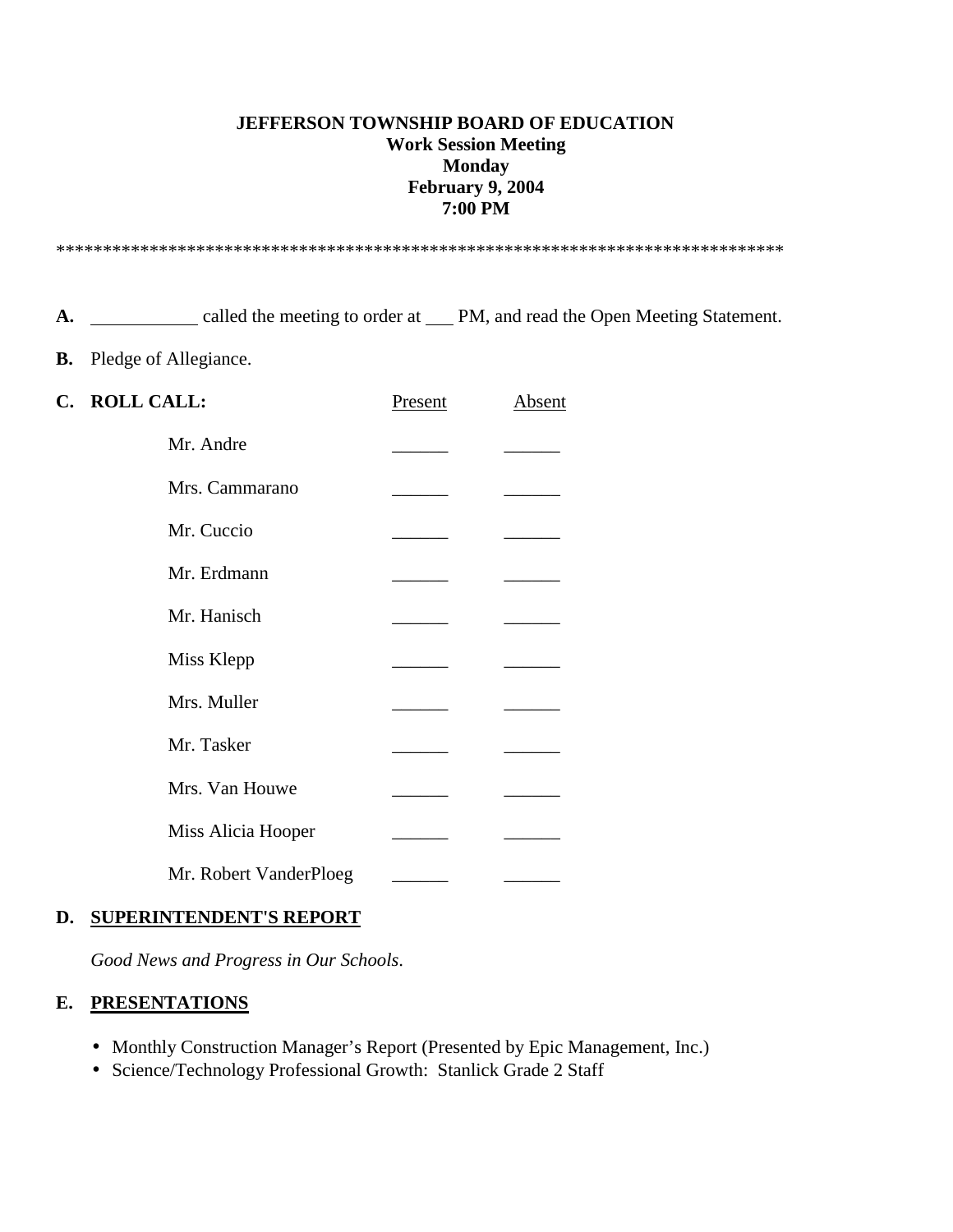### **F. MINUTES OF MEETINGS**

**F.1** Motion by , seconded by , that the minutes of the following meetings be approved as submitted:

 January 5, 2004 - Special Meeting January 12, 2004 - Work Session Meeting January 19, 2004 - Regular Session Meeting

### **G. FINANCE COMMITTEE**

Motion by \_\_\_\_\_\_\_\_\_\_, seconded by \_\_\_\_\_\_\_\_\_\_, to accept the recommendation of the Superintendent to approve and adopt motions G.1 through G.6 as described below:

- **G.1** Motion to approve the list of **requisitions** dated January 2004 in the amount of \$923,073.03.
- **G.2** Motion to approve the **bills list** dated January 2004 in the amount of \$3,363,096.73.
- **G.3** Motion to accept the **Treasurer and Secretary's Report** dated December 31, 2003.
- **G.4** Motion to approve the **transfers** dated January 2004.
- **G.5** Motion that the Board of Education approve the **certification** by the Board Secretary, pursuant to NJAC  $6A:23-2.11(c)3$ , that as of January 31, 2004 no line item account has encumbrances and expenditures, which in total exceed the line item appropriation in violation of NJAC 6A:23-2.11(a).
- **G.6** Motion to certify, in accordance with NJAC 6A:23-2.11(c)4, that as of December 31, 2003, after review of the Board Secretary's and Treasurer's **Monthly Financial Reports** and upon consultation with the appropriate district officials, to the best of our knowledge no major account or fund has been overexpended in violation of NJAC 6A:23-2.11(b), and that sufficient funds are available to meet the district's financial obligations for the remainder of the fiscal year.

### **H**. **PERSONNEL COMMITTEE**

Motion by \_\_\_\_\_\_\_\_\_\_\_, seconded by \_\_\_\_\_\_\_\_\_\_, to accept the recommendation of the Superintendent to approve and adopt motions H.1 through H.4, as described below:

 **H.1** Motion to appoint and submit to the County Superintendent applications for **emergent hiring** and the applicant's attestation that he/she has not been convicted of any disqualifying crime pursuant to the provisions of N.J.S.A. 18A:6-7.1 et. Seq., N.J.S.A. 18A:39-17 et. seq., or N.J.S.A. 18A:6-4.13 et. seq. for those employees listed below: (All appointments are contingent upon receipt of proper teaching certification and all salary placements are pending receipt of college transcripts verifying degree status and letter stating years of service in other districts, \* denotes mentoring required) Appointments effective during the 2003-2004 school year.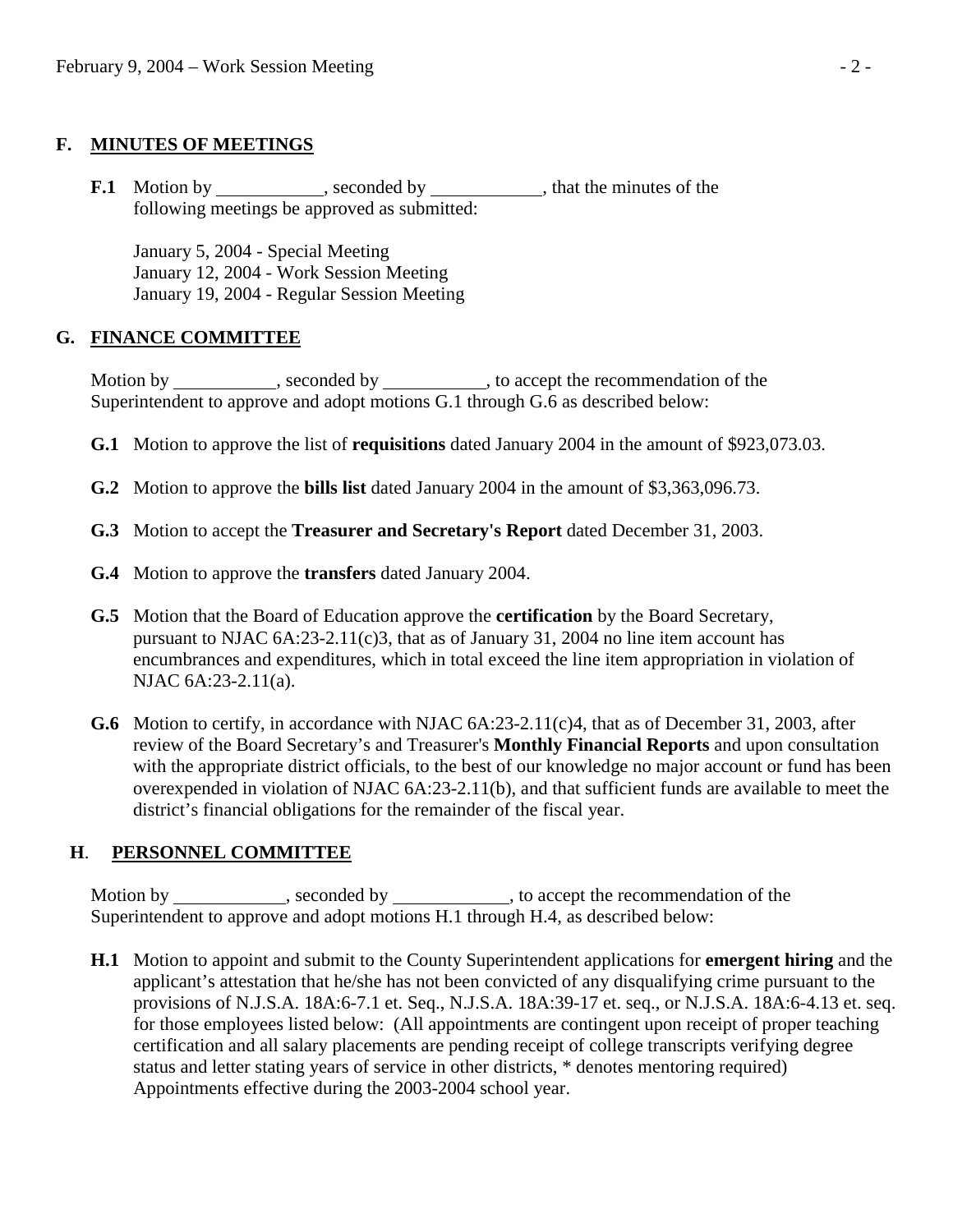## **Personnel**

|                                                   | Nature of               |                                |                |                                |                  | Date               | <b>Date</b> |                                              |
|---------------------------------------------------|-------------------------|--------------------------------|----------------|--------------------------------|------------------|--------------------|-------------|----------------------------------------------|
| Name                                              | <b>Action</b>           | Position                       |                | <b>Step Salary</b>             | Loc.             | <b>Effective</b>   | Termin.     | <b>Discussion</b>                            |
| A: Administrators                                 |                         |                                |                |                                |                  |                    |             |                                              |
|                                                   | <b>B:</b> Instructional |                                |                |                                |                  |                    |             |                                              |
| Nancy Adam                                        |                         | <b>Retirement BSIP Teacher</b> |                |                                | <b>Cozy Lake</b> | 6/30/04            | 6/30/04     | To retire 6/30/04 after 35 years             |
| Eleanor Steinbacher                               |                         | Retirement Grade 2 Teacher     |                |                                | Cozy Lake        | 6/30/04            | 6/30/04     | To retire 6/30/04 after 34 years             |
|                                                   | Leave of                |                                |                |                                | <b>ETB</b>       | 1/26/04            |             | Medical Leave of Absence for 4-6             |
| Emp#1954<br>C: Non-Instructional                  | Absence                 |                                |                |                                |                  |                    |             | weeks using 21 sick days                     |
|                                                   |                         |                                |                |                                |                  |                    |             |                                              |
| D: Substitutes/Other                              |                         |                                |                |                                |                  |                    |             |                                              |
| <b>Claire Geveke</b>                              | Appoint                 | Substitute                     |                | \$80 pr diem                   |                  | 2003/04            |             | Substitute List for Home Instruction         |
| Robert W. Ricadela                                | Appoint                 | Substitute                     |                | \$80 pr diem                   |                  | 2003/04            |             | Substitute teacher                           |
| Lauren Bonora                                     | Appoint                 | Substitute                     |                | \$80 pr diem                   |                  | 2003/04            |             | Substitute teacher                           |
| <b>Candace Duswalt</b>                            | Appoint                 | Substitute                     |                | \$80 pr diem                   |                  | 2003/04            |             | Substitute teacher                           |
| Margaret Dubbeld                                  | Appoint                 | Substitute                     |                | \$80 pr diem                   |                  | 2003/04            |             | Substitute teacher                           |
| Susan Scarbeck                                    | Appoint                 | Substitute                     |                | \$80 pr diem                   |                  | 2003/04            |             | Substitute teacher                           |
| Michelle Tokazowski                               | Appoint                 | Substitute                     |                | \$80 pr diem                   |                  | 2003/04            |             | Substitute teacher                           |
| <b>Rick Yarem</b>                                 | Appoint                 | Substitute                     |                | \$80 pr diem                   |                  | 2003/04            |             | Substitute teacher                           |
| Gary McCrea, Jr.                                  | Appoint                 | Substitute                     |                | \$10.83 pr hr                  |                  | 2003/04            |             | Substitute Custodian                         |
| Robert R. Genschow                                | Appoint                 | Substitute                     |                | \$10.83 pr hr                  |                  | 2003/04            |             | Substitute Custodian                         |
| Richard M. Sheridan                               | Appoint                 | Substitute                     |                | \$10.83 pr hr                  |                  | 2003/04<br>2003/04 |             | Substitute Custodian<br>Substitute Custodian |
| <b>Edward Dennis Godfrey</b><br>Howard R. Simpson | Appoint                 | Substitute<br>Substitute       |                | \$10.83 pr hr<br>\$10.83 pr hr |                  | 2003/04            |             | Substitute Custodian                         |
|                                                   | Appoint                 |                                |                |                                |                  |                    |             |                                              |
| E. Extra Duty Pay                                 |                         |                                |                |                                |                  |                    |             |                                              |
| <b>Kathy Cutrona</b>                              | Appoint                 | Coach                          | $\mathbf{1}$   | \$4,296.61                     | <b>JTHS</b>      | 2003/04            |             | <b>Head Boys Track Coach</b>                 |
| Lori Kircher                                      | Appoint                 | Coach                          | $\overline{7}$ | \$5,589.03                     | <b>JTHS</b>      | 2003/04            |             | <b>Head Girls Track Coach</b>                |
| Matthew Levine                                    | Appoint                 | Coach                          | 4              | \$3,723.01                     | <b>JTHS</b>      | 2003/04            |             | Asst B/G Track Coach                         |
| Robert Elder                                      | Appoint                 | Coach                          | 24             | \$4,723.01                     | <b>JTHS</b>      | 2003/04            |             | Asst B/G Track Coach                         |
| <b>TBA</b>                                        | Appoint                 | Coach                          |                |                                | <b>JTHS</b>      | 2003/04            |             | Asst B/G Track Coach                         |
| John Cinotti                                      | Appoint                 | Coach                          | 25             | \$4,773.01                     | <b>JTHS</b>      | 2003/04            |             | Head Golf Coach                              |
| <b>Brian Hough</b>                                | Appoint                 | Coach                          | 5              | \$5,489.03                     | <b>JTHS</b>      | 2003/04            |             | Head Baseball Coach                          |
| Shawn Kielty                                      | Appoint                 | Coach                          | 14             | \$4,223.01                     | <b>JTHS</b>      | 2003/04            |             | <b>Asst Baseball Coach</b>                   |
| Jason Klebez                                      | Appoint                 | Coach                          | $\mathbf{1}$   | \$2,866.79                     | <b>JTHS</b>      | 2003/04            |             | <b>Asst Baseball Coach</b>                   |
| <b>Ernie Fisher</b>                               | Appoint                 | Volunteer                      | N/A            | N/A                            | <b>JTHS</b>      | 2003/04            |             | Volunteer Asst. Baseball                     |
| Ed Levens                                         | Appoint                 | Coach                          | 27             | \$6,589.03                     | <b>JTHS</b>      | 2003/04            |             | <b>Head Softball Coach</b>                   |
| Greg Eck                                          | Appoint                 | Coach                          | 18             | \$4,423.01                     | <b>JTHS</b>      | 2003/04            |             | <b>Asst Softball Coach</b>                   |
| Jim O'Connor                                      | Appoint                 | Coach                          | 19             | \$4,473.01                     | <b>JTHS</b>      | 2003/04            |             | <b>Asst Softball Coach</b>                   |
| Kristen Hedges                                    | Appoint                 | Coach                          | $\mathbf{1}$   | \$4,296.61                     | <b>JTHS</b>      | 2003/04            |             | Head Lacrosse Girls Coach                    |
| <b>TBA</b>                                        | Appoint                 | Coach                          |                |                                | <b>JTHS</b>      | 2003/04            |             | Asst Lacrosse Coach                          |
| <b>Harry Shortway</b>                             | Appoint                 | Coach                          | 3              | \$5,439.03                     | <b>JTHS</b>      | 2003/04            |             | <b>Head Boys Lacrosse Coach</b>              |
| <b>Brian Palumbo</b>                              | Appoint                 | Coach                          | 4              | \$3,723.01                     | <b>JTHS</b>      | 2003/04            |             | <b>Asst Lacrosse Coach</b>                   |
| <b>Tony Villante</b>                              | Appoint                 | Weight Room                    |                | \$1,854.83                     | <b>JTHS</b>      | Spring 04          |             | Spring Weight Room Supervisor                |
| Patricia Barile                                   | Appoint                 | Coach                          | 5              | \$1,675.39                     | <b>JTMS</b>      | 2003/04            |             | <b>Track Coach</b>                           |
| <b>Terry Koontz</b>                               | Appoint                 | Coach                          | 2              | \$1,394.04                     | <b>JTMS</b>      | 2003/04            |             | <b>Track Coach</b>                           |
| Ken Westberg                                      | Appoint                 | Coach                          | 2              | \$1,394.04                     | <b>JTMS</b>      | 2003/04            |             | Track Coach                                  |
| <b>Cheryl Kanazik</b>                             | Appoint                 | Coach                          | 2              | \$1,394.04                     | <b>JTMS</b>      | 2003/04            |             | <b>Track Coach</b>                           |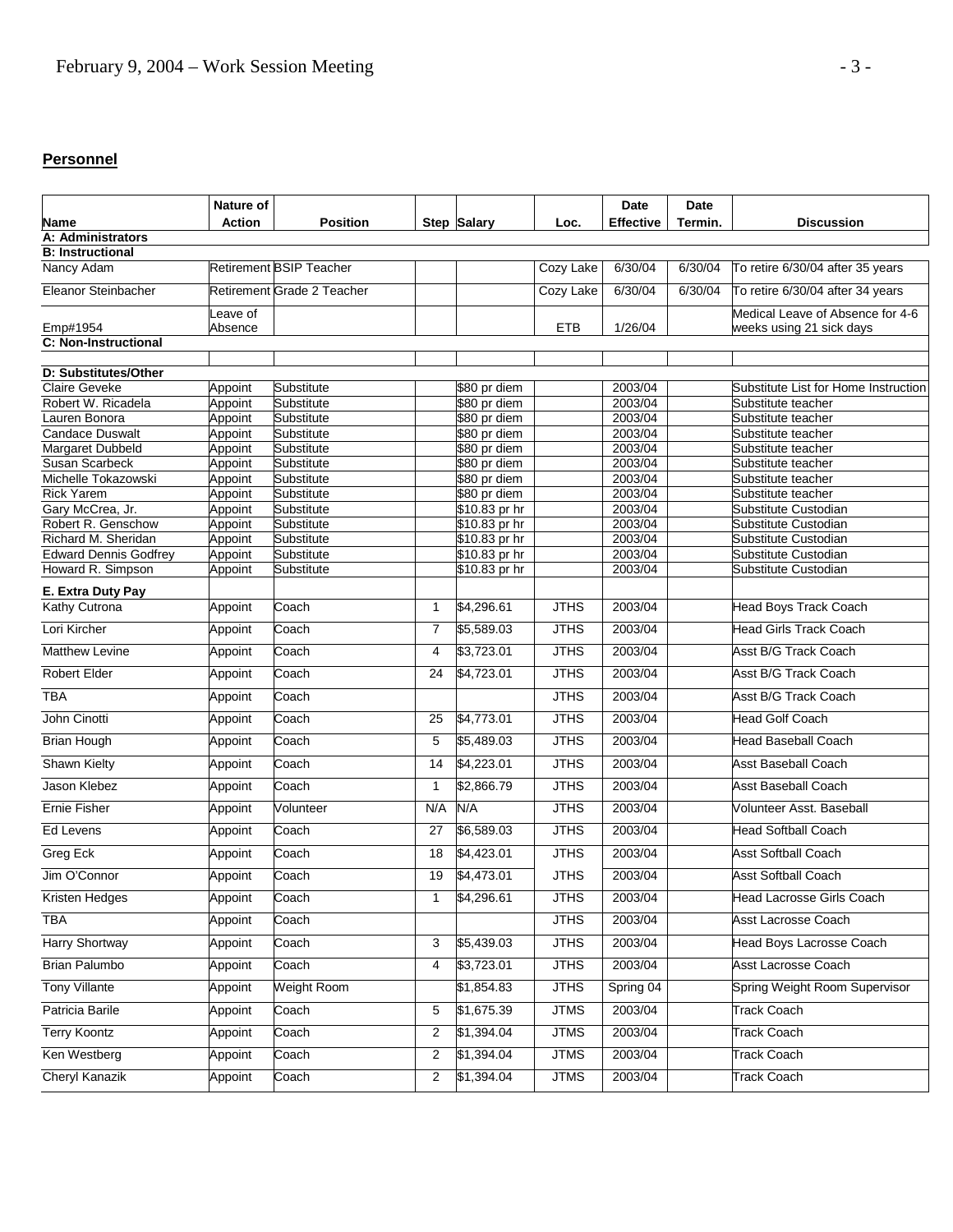**H.2** Motion to approve placement of student nurse as indicated below:

Karla Vilardi – Professional Clinical Practice – beginning week of 2/10/04 at Ellen T. Briggs School

- **H.3** Motion to approve the **Job Description** for District Courier *(Document available for review)*.
- **H.4** Motion to appoint Susan Sincavage as District Courier through June 30, 2004, noting that this position is recommended and not opposed to be included within the Jefferson Township Education Association at a salary to be negotiated between the Board and the Association not to exceed 19¾ hours per week with no medical benefits.

#### **I. EDUCATION COMMITTEE**

Motion by , seconded by , to accept the recommendation of the Superintendent to approve and adopt motions I.1 through I.2, as described below:

**I.1** Motion to approve placement of **out of district** student for the 2003/04 school year as indicated below:

M-14 – Shepard High School - \$197.43 per diem effective 2/3/04

- **I.2** Motion to approve Special Class Programs in Language Arts and Mathematics at the Middle and High Schools for grades 6-12 for the 2004/05 school year, in accordance with N.J.A.C. 6A:14-4.7, Program Criteria: Special Class Programs, Secondary, and Vocational Rehabilitation.
- **I.3** \_\_\_\_\_\_\_\_\_\_\_\_\_\_ noted the **enrollment** as of  $1/31/04$ :

|                           | $Jun-03$ | Jan 03 | Jan 04 |
|---------------------------|----------|--------|--------|
| R. F. Drummond            | 100      | 102    | 98     |
| Milton                    | 181      | 178    | 214    |
| Cozy Lake                 | 314      | 322    | 277    |
| <b>Stanlick</b>           | 260      | 259    | 260    |
| E.T. Briggs               | 398      | 392    | 380    |
| White Rock                | 484      | 482    | 489    |
| <b>Total Elementary</b>   | 1,737    | 1,735  | 1718   |
| <b>JTMS</b>               | 870      | 870    | 892    |
| <b>JTHS</b>               | 952      | 958    | 1000   |
| <b>GRAND TOTAL</b>        | 3,559    | 3,563  | 3,610  |
| Tuition students received | 0        | 0      |        |
| Out of district placement | 58       | 59     | 54     |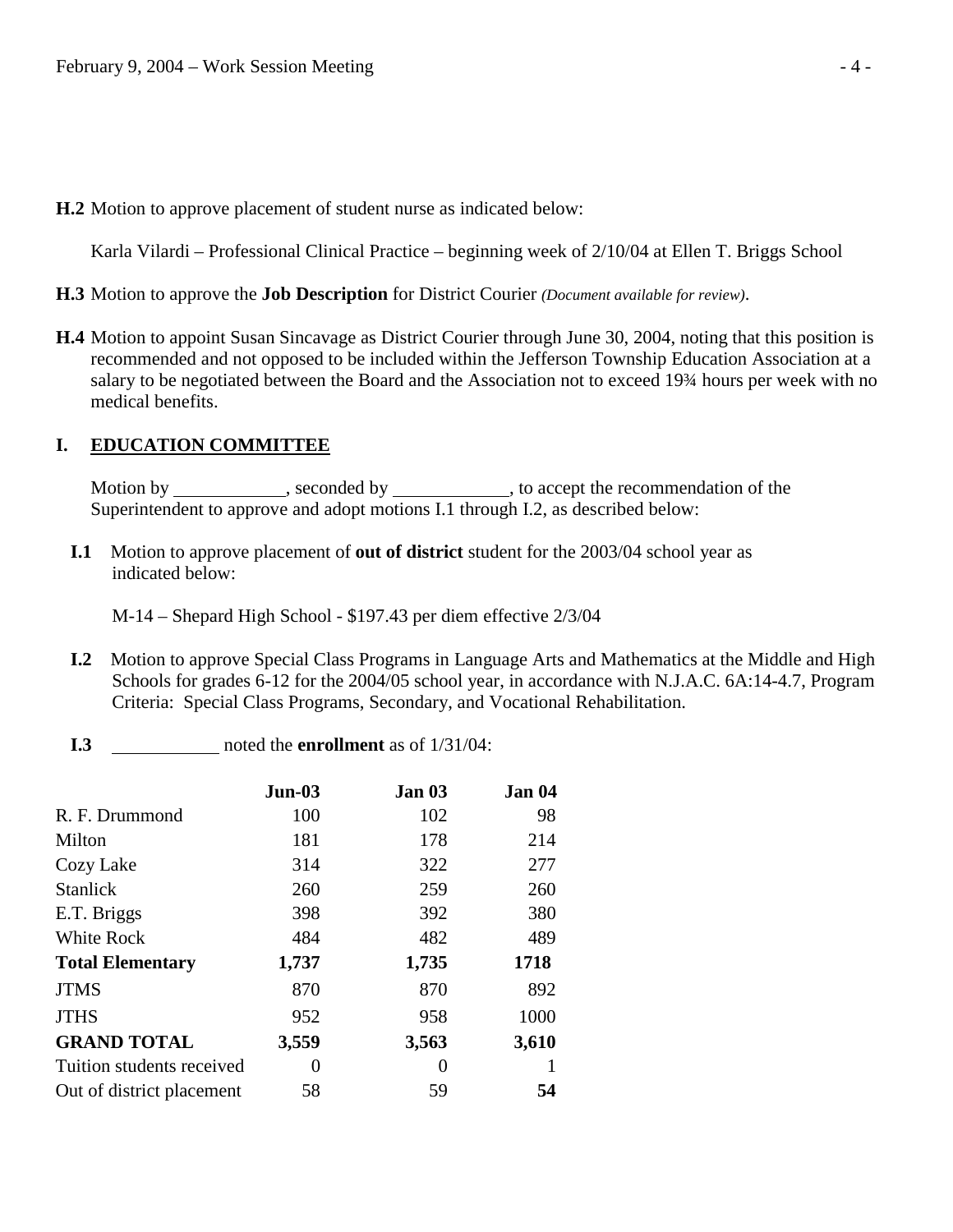### **J. POLICY COMMITTEE**

Motion by \_\_\_\_\_\_\_\_\_\_\_\_, seconded by \_\_\_\_\_\_\_\_\_\_\_\_, to accept the recommendation of the Superintendent to approve and adopt motion J.1, as described below:

#### **J.1** Motion to approve the **second reading and adoption** of the following:

| Number  | Title                                                |
|---------|------------------------------------------------------|
| 0142    | Board Member Qualifications and Code of Ethics       |
| 0168    | <b>Recording Board Minutes</b>                       |
| 2270    | Religion in the Schools                              |
| 2431    | <b>Athletic Competition</b>                          |
| 3160    | <b>Physical Examination (Teaching Staff Members)</b> |
| 3233    | <b>Political Activities (Teaching Staff Members)</b> |
| 4160    | <b>Physical Examination (Support Staff)</b>          |
| 4233    | <b>Political Activities (Support Staff)</b>          |
| 5512.01 | Harassment, Intimidation and Bullying                |
| 5600    | <b>Pupil Discipline</b>                              |
| 5841    | <b>Secret Societies</b>                              |
| 5842    | Equal Access of Pupil Organizations                  |
| 7434    | <b>Smoking On School Premises</b>                    |
| 8630    | <b>Bus Driver Responsibility</b>                     |
| 8810    | Religious Holidays                                   |
| 9700    | <b>Special Interest Groups</b>                       |

#### **K. BUILDING NEEDS COMMITTEE**

Motion by \_\_\_\_\_\_\_\_\_\_\_, seconded by \_\_\_\_\_\_\_\_\_\_\_, to accept the recommendation of the Superintendent to approve and adopt motions K.1 through K.2, as described below:

**K.1** Motion to approve the following **change orders** for the Stanlick/WR construction project:

| Contract#<br>5A | Change Order #<br>3 | Contractor<br>Vespa Electric | Amount<br>$$ -3,172.$ | Credit to wiring<br>flushometers                                          |
|-----------------|---------------------|------------------------------|-----------------------|---------------------------------------------------------------------------|
| 5A              | 4                   | Vespa Electric               | 3,125.                | Temp Boiler Hookup                                                        |
| 5A              | 5                   | Vespa Electric               | 2,634.                | 8 Handsets                                                                |
| 5A              | 6                   | Vespa Electric               | 6,333.                | 6 Circuits for power to<br>condensing units                               |
| 5A              | 7                   | Vespa Electric               | 3,291.                | 12 Lighting fixtures in<br>gym & higher wattage<br>bulbs condensing units |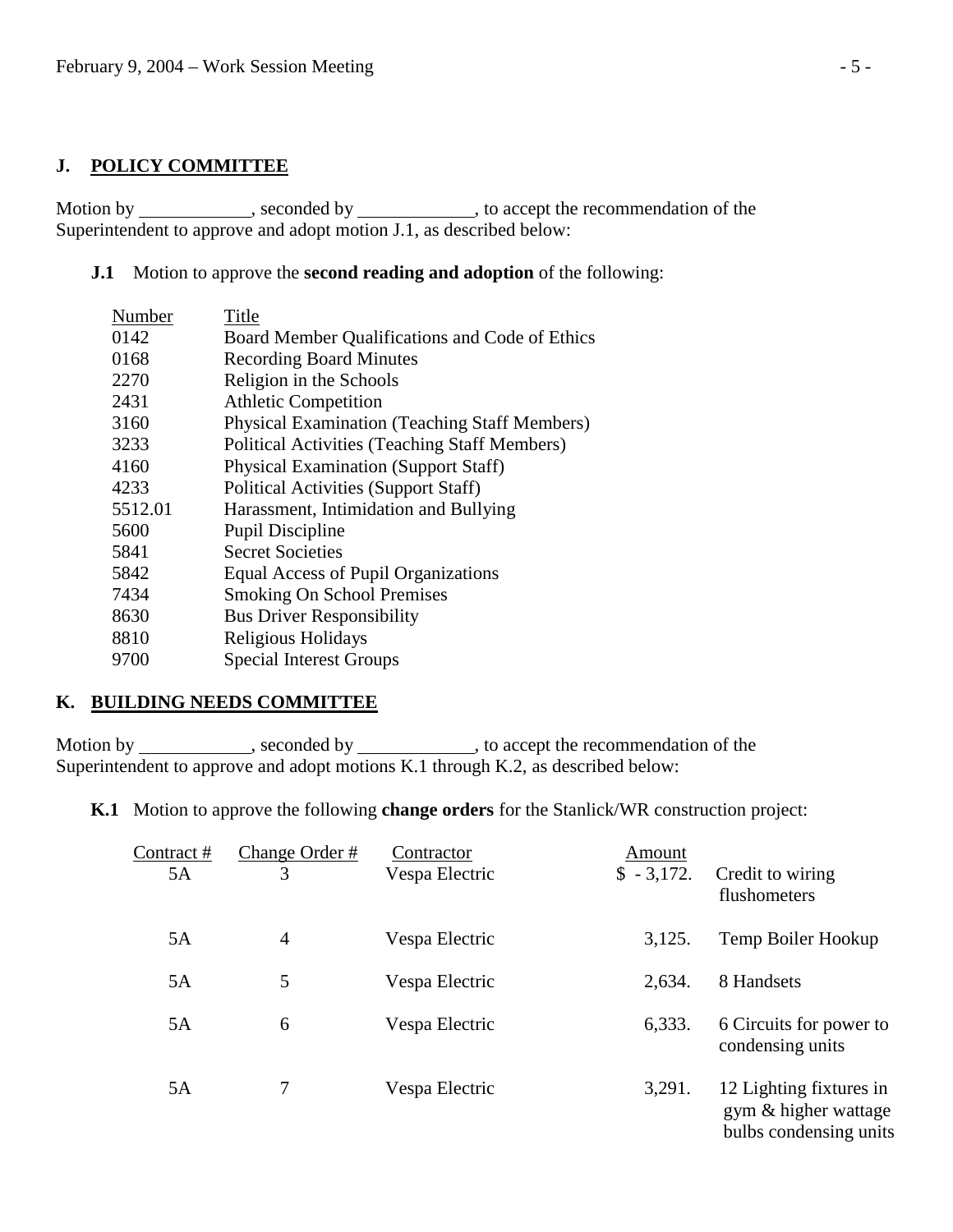|                | 5A                 | 8                   | Vespa Electric                    | 8,591.              | Extra pvc conduits<br>under road                                               |
|----------------|--------------------|---------------------|-----------------------------------|---------------------|--------------------------------------------------------------------------------|
| K.1 continued: |                    |                     |                                   |                     |                                                                                |
|                | Contract $#$<br>5B | Change Order #<br>3 | Contractor<br>P.J. Smith Electric | Amount<br>$-2,150.$ | Delete wiring<br>flushometers                                                  |
|                | 5B                 | $\overline{4}$      | P.J. Smith Electric               | $-2,579.$           | Credit for switch-<br>gear modifications                                       |
|                | 5B                 | 5                   | P.J. Smith Electric               | 3,120.              | Additional duct<br>detectors at roof top<br>units $1, 2$ and $6$               |
|                | 5B                 | 6                   | P.J. Smith Electric               | 3,455.              | Provide conduit, wire,<br>and breakers for<br>boilers and oil pumps            |
|                | 5B                 | $\tau$              | P.J. Smith Electric               | 6,572.              | Add clocks, speakers<br>and handsets                                           |
|                | 5B                 | 8                   | P.J. Smith Electric               | 1,333.              | Provide labor for<br>additional wiring/<br>connections of hyac<br>units        |
|                | 5B                 | 9                   | P.J. Smith Electric               | 2,734.              | Labor and material to<br>revise 12 lighting<br>fixtures in gym                 |
|                | 1B                 | 1                   | <b>CROSSON</b> Construction Co.   | $-6,000$            | Delete sign & credit<br>for wood floor sub-<br>stitution                       |
|                | 1B                 | $\overline{2}$      | <b>CROSSON</b> Construction Co.   | 10,868.             | <b>Change Doors</b>                                                            |
|                | 1B                 | 3                   | <b>CROSSON</b> Construction Co.   | $-3,500.$           | Revise/eliminate<br>electrical component<br>of 3-tier bleacher in<br>gymnasium |
|                | 1B                 | $\overline{4}$      | <b>CROSSON</b> Construction Co.   | $-2,000.$           | Eliminate interior<br>aluminum railings in<br>lieu of steel railings           |
|                | 1B                 | 5                   | <b>CROSSON</b> Construction Co.   |                     | 1,237.13 Masonry repair work                                                   |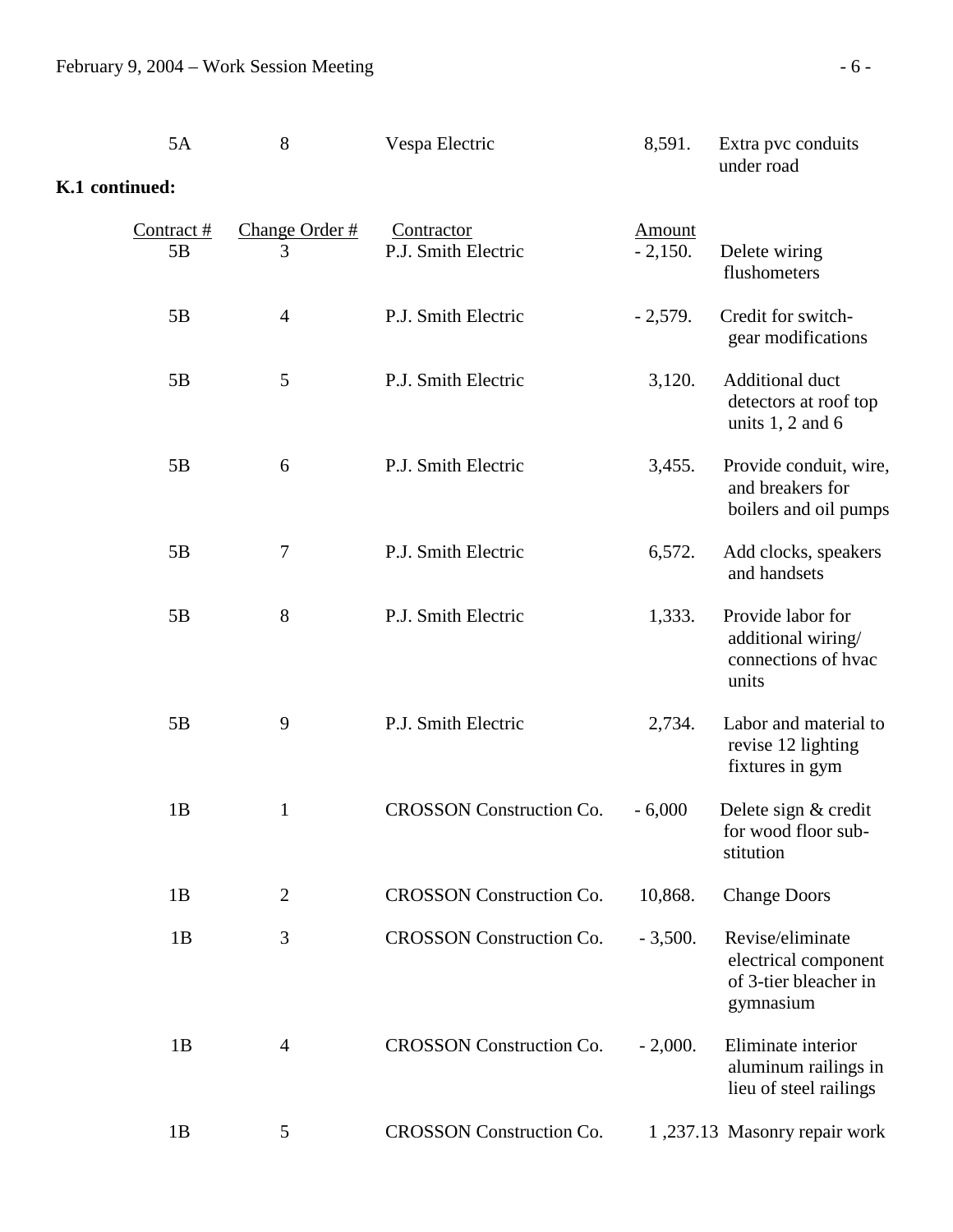|  |  |  | <b>CROSSON</b> Construction Co. |  | Adjust door/frame |
|--|--|--|---------------------------------|--|-------------------|
|--|--|--|---------------------------------|--|-------------------|

### **K.1 continued:**

| Contract#      | Change Order # | Contractor                     | Amount      |                                                                                |
|----------------|----------------|--------------------------------|-------------|--------------------------------------------------------------------------------|
| $\overline{4}$ | $\overline{2}$ | ESR, Inc.                      | 12,025.     | <b>Revise Condensing</b><br>Units                                              |
| 1A             | $\mathbf{1}$   | Rochelle Contracting Co., Inc. | $-19,871.$  | Eliminate pump<br>station                                                      |
| 1A             | 3              | Rochelle Contracting Co., Inc. | $-3,500.$   | Revise/eliminate<br>electrical component<br>of 3-tier bleacher in<br>gymnasium |
| 2              | $\mathbf{1}$   | Sparta Steel Corp.             | $-1,237.13$ | Backcharge to<br>contract for masonry<br>repair                                |

**K.2** Motion to approve the following **change orders** for the HS/MS construction project:

| Contract#                             | Change Order # Contractor |                    | Amount |      |                                                                                    |
|---------------------------------------|---------------------------|--------------------|--------|------|------------------------------------------------------------------------------------|
| <b>Structural Steel</b><br>(base bid) |                           | Sparta Steel Corp. | \$     | 823. | Furnish and deliver<br>additional beams in<br>block D                              |
| <b>Structural Steel</b><br>(base bid) | 2                         | Sparta Steel Corp. |        | 549. | Provide and deliver<br>galvanized steel<br>angles for additional<br>intake louvers |

#### **L. AUXILIARY COMMITTEE**

Motion by \_\_\_\_\_\_\_\_\_\_\_\_, seconded by \_\_\_\_\_\_\_\_\_\_\_\_, to accept the recommendation of the Superintendent to approve and adopt motion L.1, as described below:

 **L.1** Motion to approve the disposal of **obsolete equipment,** in accordance with Policy #7300, Disposition of Property, as listed below:

| Asset # | Equipment |
|---------|-----------|
| 001589  | Printer   |